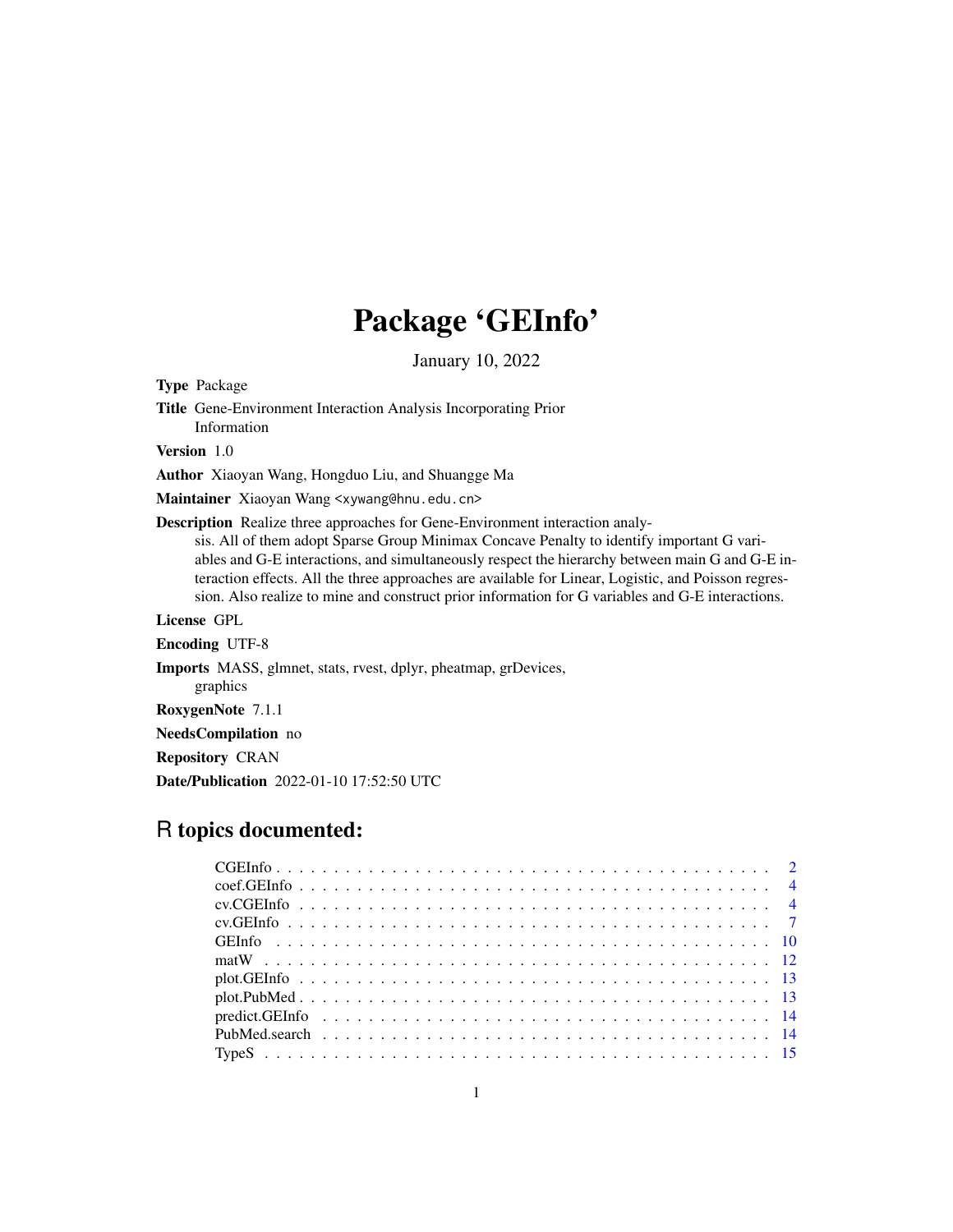#### <span id="page-1-0"></span>**Index** [17](#page-16-0)

# Description

Realize to estimate CGEInfo and GEsgMCP approaches at fixed tunings.

# Usage

```
CGEInfo(
 E,
 G,
 Y,
 family,
 lam1,
  lam2,
 xi = 6,
 epsilon = 0,
 max.it = 500,thresh = 0.001,
  S_G = NULL,S_GE = NULL)
```

| Ε       | Observed matrix of E variables, of dimensions n x q.                                                                                                                           |
|---------|--------------------------------------------------------------------------------------------------------------------------------------------------------------------------------|
| G       | Observed matrix of G variables, of dimensions n x p.                                                                                                                           |
| Y       | Response variable of length n. Quantitative for family="gaussian", or fam-<br>ily="poisson" (non-negative count). For family="binomial" should be a factor<br>with two levels. |
| family  | Model type: one of ("gaussian", "binomial", "poisson").                                                                                                                        |
| $l$ am1 | A user supplied lambda1.                                                                                                                                                       |
| lam2    | A user supplied lambda2.                                                                                                                                                       |
| хi      | Tuning parameter of MCP penalty. Default is 6.                                                                                                                                 |
| epsilon | Tuning parameter of Ridge penalty which shrinks the coefficients of variables<br>having prior information. Default is 0.                                                       |
| max.it  | Maximum number of iterations (total across entire path). Default is 500.                                                                                                       |
| thresh  | Convergence threshold for group coordinate descent algorithm. The algorithm<br>iterates until the change for each coefficient is less than thresh. Default is 1e-3.            |
| $S_G$   | A user supplied vector, denoting the subscript of G variables which have prior<br>information. Default is NULL.                                                                |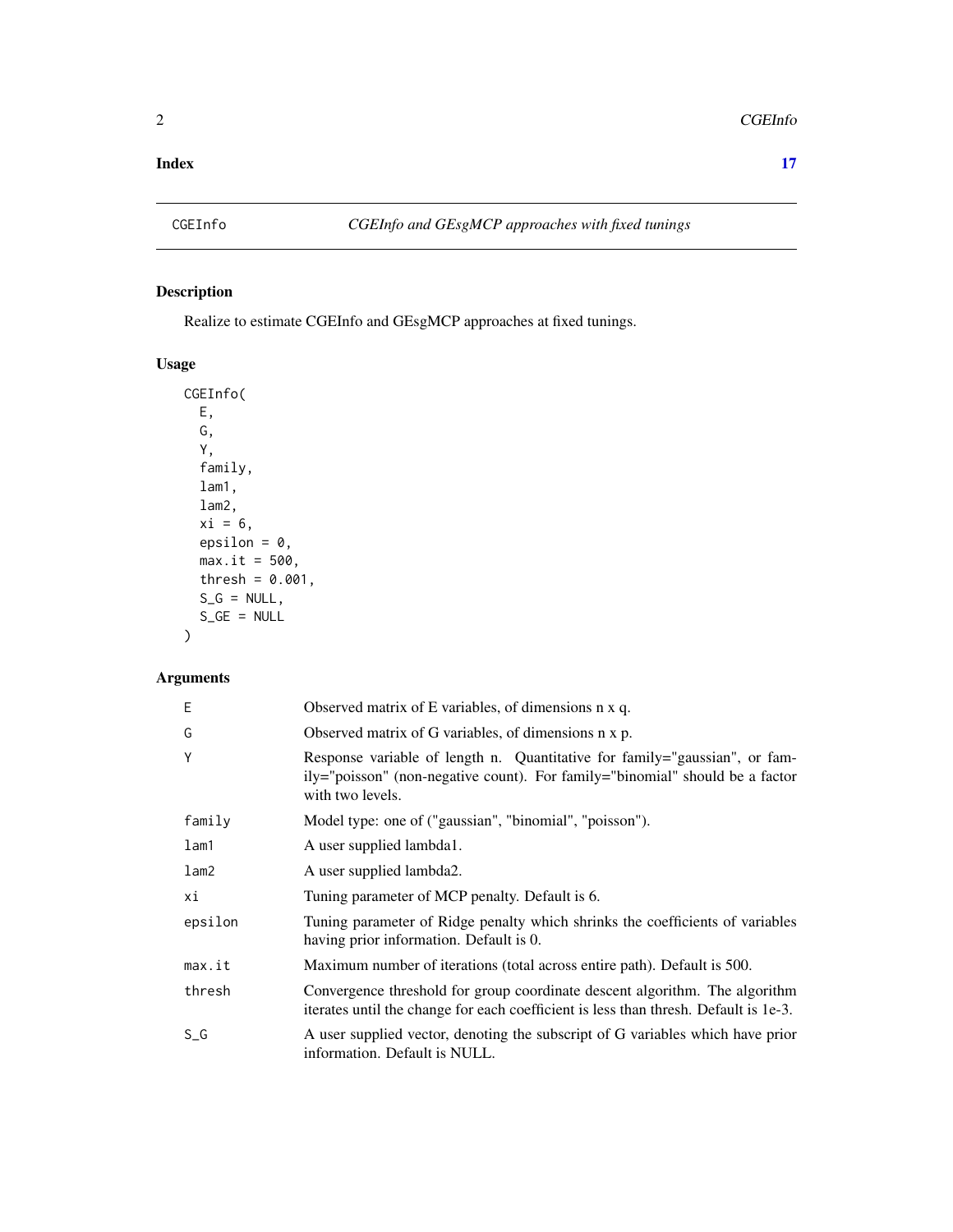#### CGEInfo 3

S\_GE A user supplied matrix, denoting the subscript of G-E interactions which have prior information. The first and second columns of S\_GE represent the subscript of G variable and the subscript of E variable, respectively. For example,  $S$  GE = matrix( $c(1, 2)$ , ncol = 2), which indicates that the 1st G and the 2nd E variables have an interaction effect on Y. Default is NULL. If both S\_G and S\_GE are NULL, no prior information is incorporated in the model, in which case function CGEInfo realizes GEsgMCP approach.

# Value

An object of class "GEInfo" is returned, which is a list including the estimation results at fixed tunings.

| Coefficient vector of length q for E variables.                                                                                                                                                                   |
|-------------------------------------------------------------------------------------------------------------------------------------------------------------------------------------------------------------------|
| Coefficient vector of length $(q+1)p$ for W (G variables and G-E interactions).                                                                                                                                   |
| Coefficient vector of length p for G variables.                                                                                                                                                                   |
| Coefficient matrix of dimensions $p^*q$ for G-E interactions.                                                                                                                                                     |
| Intercept.                                                                                                                                                                                                        |
| A coefficient vector of length $(q+1)*(p+1)$ , including the estimates for $\alpha$ (inter-<br>cept), $a$ (coefficients for all E variables), and $b$ (coefficients for all G variables<br>and G-E interactions). |
|                                                                                                                                                                                                                   |

#### References

Wang X, Xu Y, and Ma S. (2019). Identifying gene-environment interactions incorporating prior information. Statistics in medicine, 38(9): 1620-1633. doi: [10.1002/sim.8064](https://doi.org/10.1002/sim.8064)

```
n <- 30; p <- 5; q <- 2
E \le - MASS::mvrnorm(n, rep(0,q), diag(q))
G \leftarrow MASS::mvrnorm(n, rep(0,p), diag(p))W \leftarrow \text{matW}(E, G)alpha <- 0; a <- seq(0.4, 0.6, length=q);beta <- c(seq(0.2, 0.5, length=3),rep(0, p-3)) # coefficients of G variables
vector.gamma <- c(0.8, 0.5, 0, 0)
gamma <- matrix(c(vector.gamma, rep(0, p*q - length(vector.gamma))), nrow=p, byrow=TRUE)
mat.b.gamma <- cbind(beta, gamma)
b <- as.vector (t(mat.b.gamma)) # coefficients of G and G-E interactions
Y \le - alpha + E %*% a + W %*% b + rnorm (n, 0, 0.5)
S_G \leftarrow c(1)S_GE \leftarrow \text{cbind}(c(1), c(1))fit1 <- CGEInfo(E, G, Y,family='gaussian', S_G=S_G, S_GE=S_GE,lam1=0.4,lam2=0.4)
```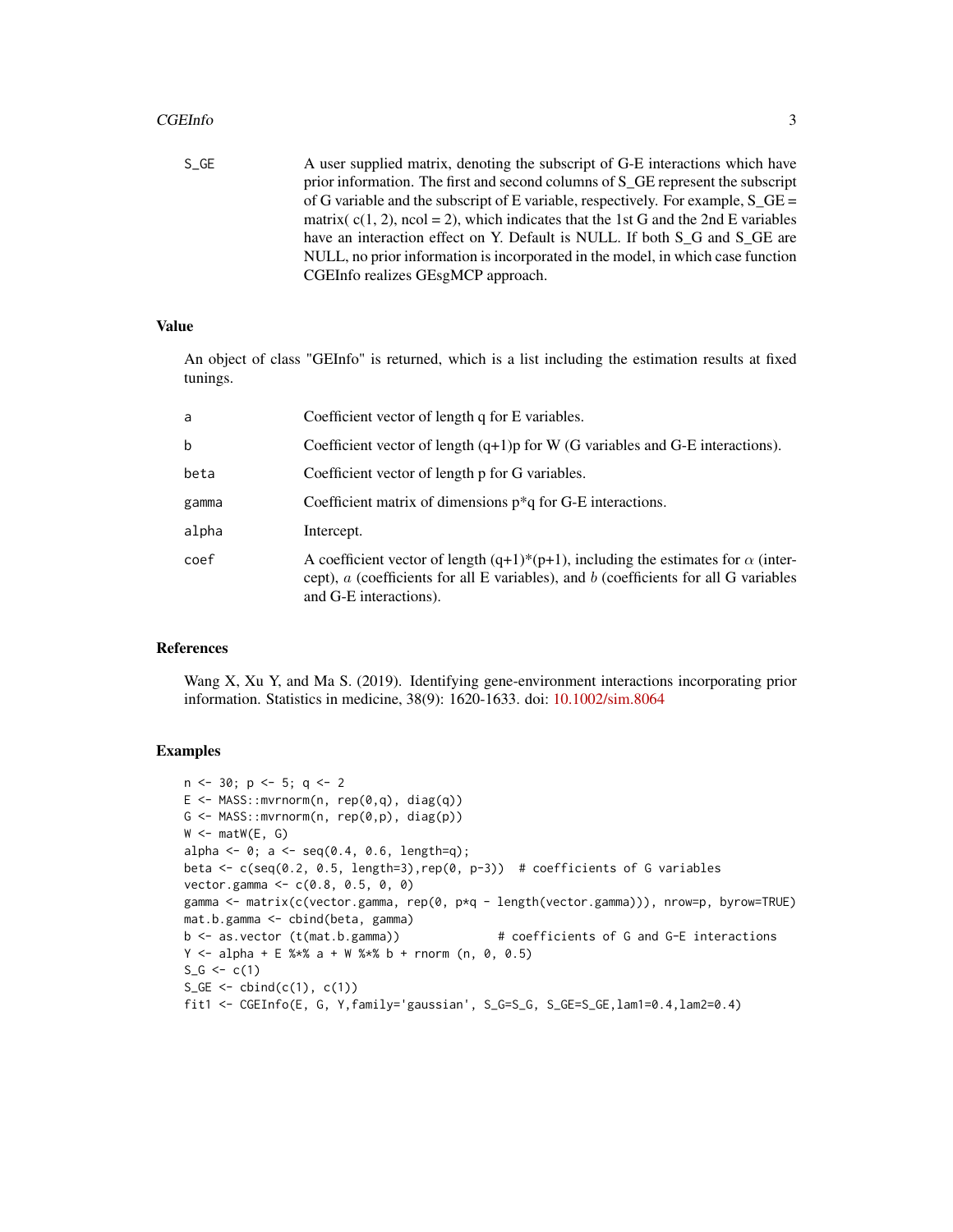<span id="page-3-0"></span>

Report the estimate of all coefficients from a fitted "CGEInfo" or "GEInfo" model object.

#### Usage

```
## S3 method for class 'GEInfo'
coef(object, ...)
```
#### Arguments

| object   | A fitted "CGEInfo" or "GEInfo" model object for which the estimate of coeffi- |
|----------|-------------------------------------------------------------------------------|
|          | cients is extracted.                                                          |
| $\cdots$ | Other arguments.                                                              |

#### Value

A coefficient vector of length (q+1) x (p+1), including the estimates for  $\alpha$  (intercept), a (coefficients for all E variables), and b (coefficients for all G variables and G-E interactions).

cv.CGEInfo *Cross-validation for CGEInfo*

# Description

Does k-fold cross-validation for CGEInfo, returns the estimation results at best tunings, and produces a heatmap for the identification results.

#### Usage

```
cv.CGEInfo(
 E,
  G,
  Y,
  family,
  nfolds = 3,
  xi = 6.
  epsilon = 0,
  max.it = 500,
  thresh = 0.001,
  criterion = "BIC",
  lam1 = NULL,
```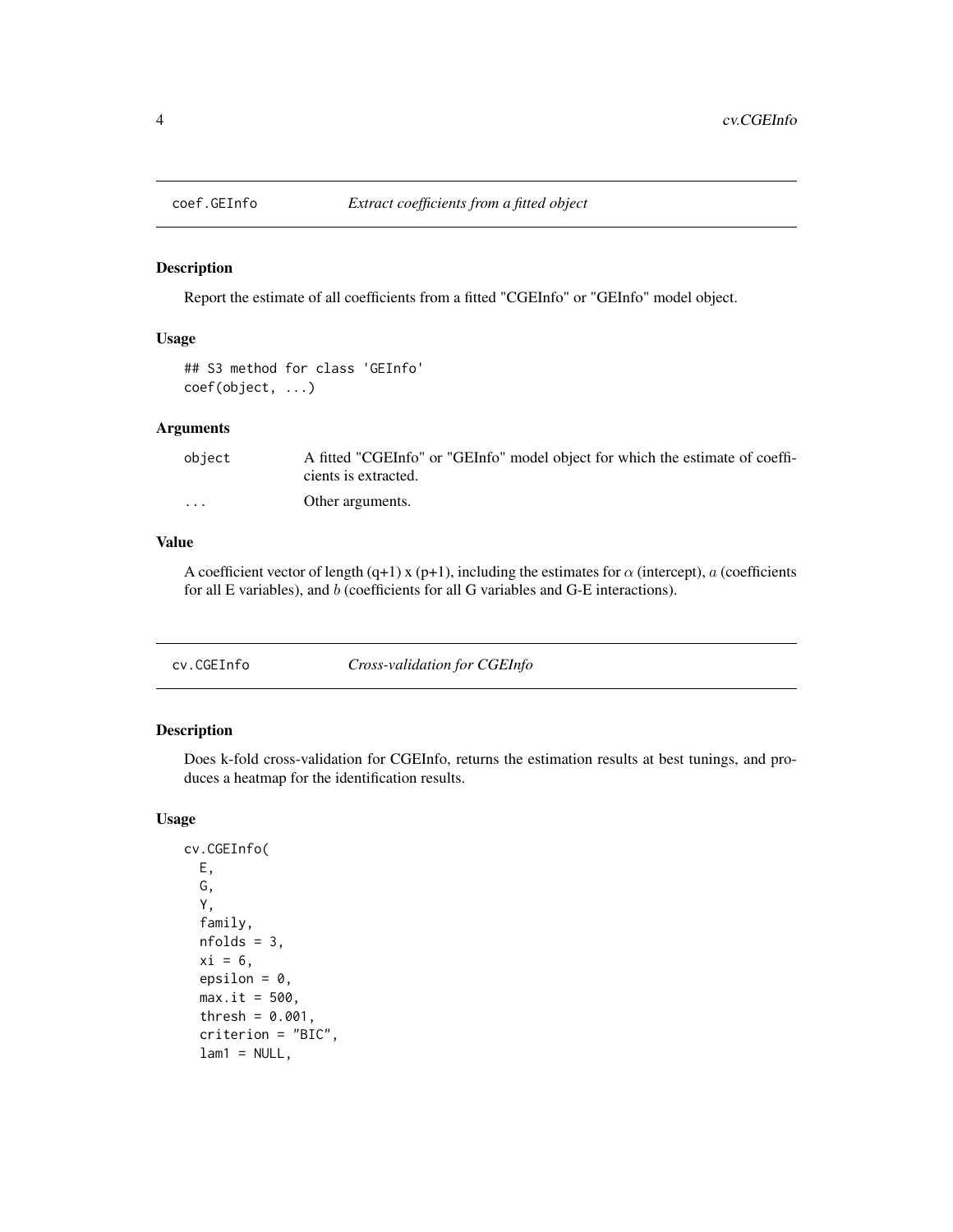```
lam2 = NULL,S_G = NULL,S_GE = NULL
```
# Arguments

 $\mathcal{L}$ 

| E         | Observed matrix of E variables, of dimensions n x q.                                                                                                                                                                                                                                                                                                                                                                                                                                                                                                               |
|-----------|--------------------------------------------------------------------------------------------------------------------------------------------------------------------------------------------------------------------------------------------------------------------------------------------------------------------------------------------------------------------------------------------------------------------------------------------------------------------------------------------------------------------------------------------------------------------|
| G         | Observed matrix of G variables, of dimensions n x p.                                                                                                                                                                                                                                                                                                                                                                                                                                                                                                               |
| Υ         | Response variable, of length n. Quantitative for family="gaussian", or fam-<br>ily="poisson" (non-negative counts). For family="binomial" should be a factor<br>with two levels.                                                                                                                                                                                                                                                                                                                                                                                   |
| family    | Model type: one of ("gaussian", "binomial", "poisson").                                                                                                                                                                                                                                                                                                                                                                                                                                                                                                            |
| nfolds    | Number of folds. Default is 3. Although nfolds can be as large as the sample<br>size n (leave-one-out CV), it is not recommended for large datasets. Smallest<br>value allowable is nfolds=3. See Details.                                                                                                                                                                                                                                                                                                                                                         |
| хi        | Tuning parameter of MCP penalty. Default is 6.                                                                                                                                                                                                                                                                                                                                                                                                                                                                                                                     |
| epsilon   | Tuning parameter of Ridge penalty which shrinks the coefficients having prior<br>information. Default is 0.                                                                                                                                                                                                                                                                                                                                                                                                                                                        |
| max.it    | Maximum number of iterations (total across entire path). Default is 500.                                                                                                                                                                                                                                                                                                                                                                                                                                                                                           |
| thresh    | Convergence threshold for group coordinate descent algorithm. The algorithm<br>iterates until the change for each coefficient is less than thresh. Default is 1e-3.                                                                                                                                                                                                                                                                                                                                                                                                |
| criterion | Criterion used for cross-validation. Currently five options: MSE, AIC, BIC,<br>EBIC, GCV. Default is BIC. See Details.                                                                                                                                                                                                                                                                                                                                                                                                                                             |
| lam1      | A user supplied lambda1 sequence. Typical usage is to have the program com-<br>pute its own lambda1 sequence. Supplying a value of lam1 overrides this. De-<br>fault is lam1=NULL.                                                                                                                                                                                                                                                                                                                                                                                 |
| lam2      | A user supplied lambda2 sequence. Default is lam2=NULL. Typical usage is<br>to have the program compute its own lambda2 sequence. Supplying a value of<br>lam2 overrides this. Default is lam2=NULL.                                                                                                                                                                                                                                                                                                                                                               |
| $S_G$     | A user supplied vector, denoting the subscript of G variables which have prior<br>information. Default is NULL. See Details.                                                                                                                                                                                                                                                                                                                                                                                                                                       |
| $S_GE$    | A user supplied matrix, denoting the subscript of G-E interactions which have<br>prior information. The first and second columns of S_GE represent the subscript<br>of G variable and the subscript of E variable, respectively. For example, S_GE<br>= matrix( $c(1, 2)$ , ncol = 2), indicating that the 1st G variable and the 2nd E<br>variables have an interaction effect on Y. Default is NULL. If both S_G and<br>S_GE are NULL, no prior information is incorporated in the model, in which<br>case this function realizes GEsgMCP approach. See Details. |

# Details

The function calls CGEInfo nfolds times, each time leaving out 1/nfolds of the data. The crossvalidation error is based on the user given "criterion". cv.CGEInfo supports to construct two methods: GEInfo and GEsgMCP, depending on whether S\_G and S\_GE are NULL. When either S\_G or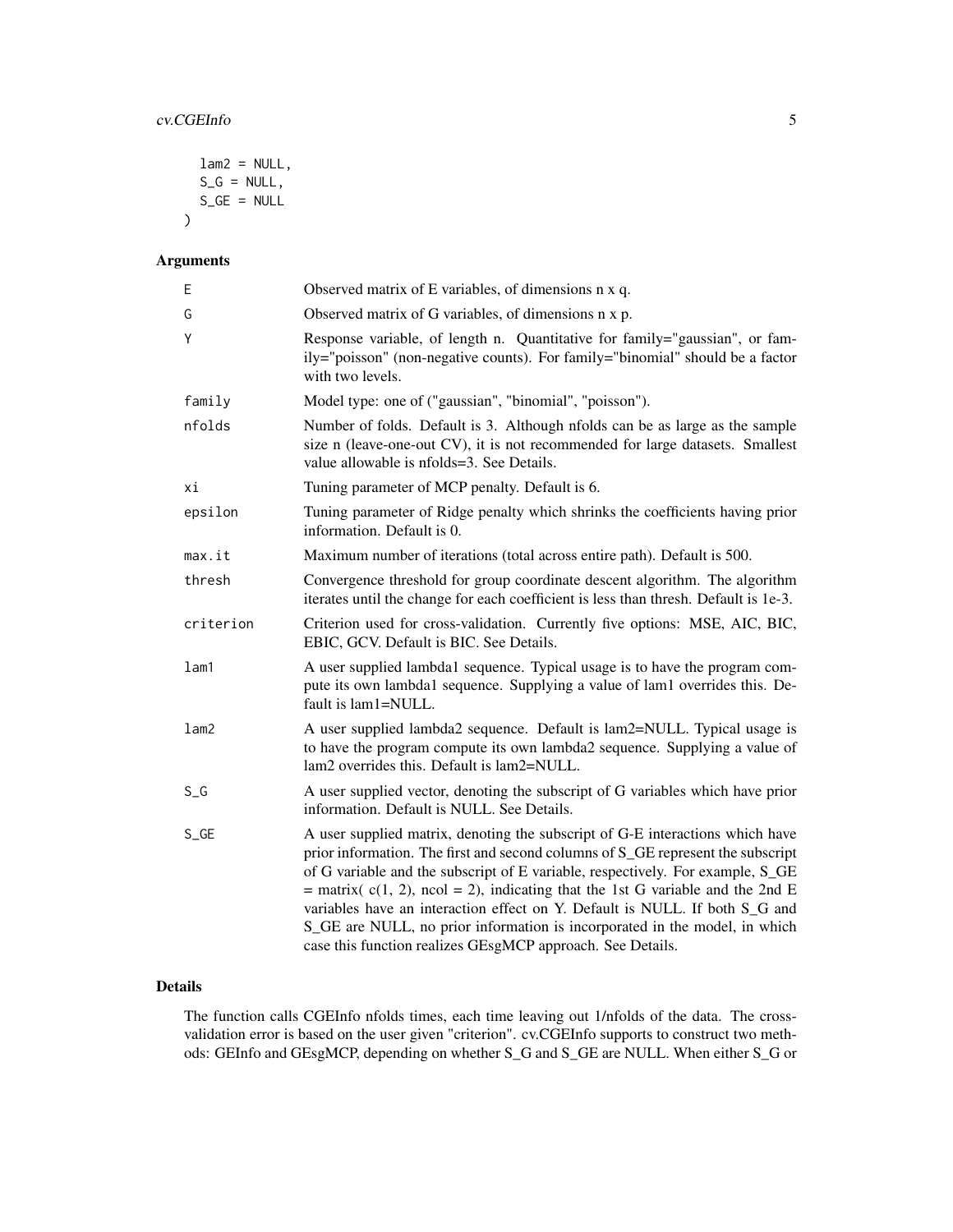S\_GE is not NULL, CGEInfo approach is realized, which completely trusts the prior information. Otherwise, GEsgMCP approach is constructed, in which no prior information is incorporated.

In order to select the optimal tunings, there are five criteria available, which are MSE, AIC, BIC, GCV, and EBIC. Let L be the loss function of the model,  $MSE = L$ ,  $AIC = 2L + 2df$ ,  $BIC = 2L + ln(n)df$ ,  $GCV = 2L/(1 - df/n)^2$ , and  $EBIC = 2L + ln(n)df + 2dfln(nvar)(1 \frac{ln(n)}{2ln(nvar)})$ . In most cases, BIC is a good choice. In the case of high dimension, EBIC criterion is recommended first, which has demonstrated satisfactory performance in high-dimensional studies.

#### Value

An object of class "GEInfo" is returned, which is a list with the ingredients of the cross-validation fit.

| best.tuning | A vector of length 2, containing the best lambda1 and lambda2 selected by cross-<br>validation.                                                                                                                    |
|-------------|--------------------------------------------------------------------------------------------------------------------------------------------------------------------------------------------------------------------|
| a           | Coefficient vector of length q for all E variables.                                                                                                                                                                |
| beta        | Coefficient vector of length p for all G variables.                                                                                                                                                                |
| gamma       | Coefficient matrix of dimensions $p^*q$ for G-E interactions.                                                                                                                                                      |
| b           | Coefficient vector of length $(q+1)^*p$ for W (G variables and G-E interactions).                                                                                                                                  |
| alpha       | Intercept.                                                                                                                                                                                                         |
| coef        | A coefficient vector of length $(q+1)^*(p+1)$ , including the estimates for $\alpha$ (inter-<br>cept), $a$ (coefficients for all E variables), and $b$ (coefficients for all G variables<br>and G-E interactions). |
| nvar        | Number of non-zero coefficients at the best tunings.                                                                                                                                                               |

#### References

Wang X, Xu Y, and Ma S. (2019). Identifying gene-environment interactions incorporating prior information. Statistics in medicine, 38(9): 1620-1633. doi: [10.1002/sim.8064](https://doi.org/10.1002/sim.8064)

```
n \le -30; p \le -5; q \le -2E \le - MASS::mvrnorm(n, rep(0,q), diag(q))
G \leftarrow MASS::mvrnorm(n, rep(0,p), diag(p))
W \leq - matW(E, G)
alpha \leq -0; a \leq - seq(0.4, 0.6, length=q);
beta <- c(seq(0.2, 0.5, length=3),rep(0, p-3))
vector.gamma <- c(0.8, 0.5, 0, 0)
gamma <- matrix(c(vector.gamma, rep(0, p*q - length(vector.gamma))), nrow=p, byrow=TRUE)
mat.b.gamma <- cbind(beta, gamma)
b <- as.vector (t(mat.b.gamma))
Y \le - alpha + E %*% a + W %*% b + rnorm (n, 0, 0.5)
S_G \leftarrow c(1)S_GE \leftarrow \text{cbind}(c(1), c(1))fit2 <- cv.CGEInfo(E, G, Y,family='gaussian', S_G=S_G, S_GE=S_GE,lam1=0.4,lam2=0.4)
```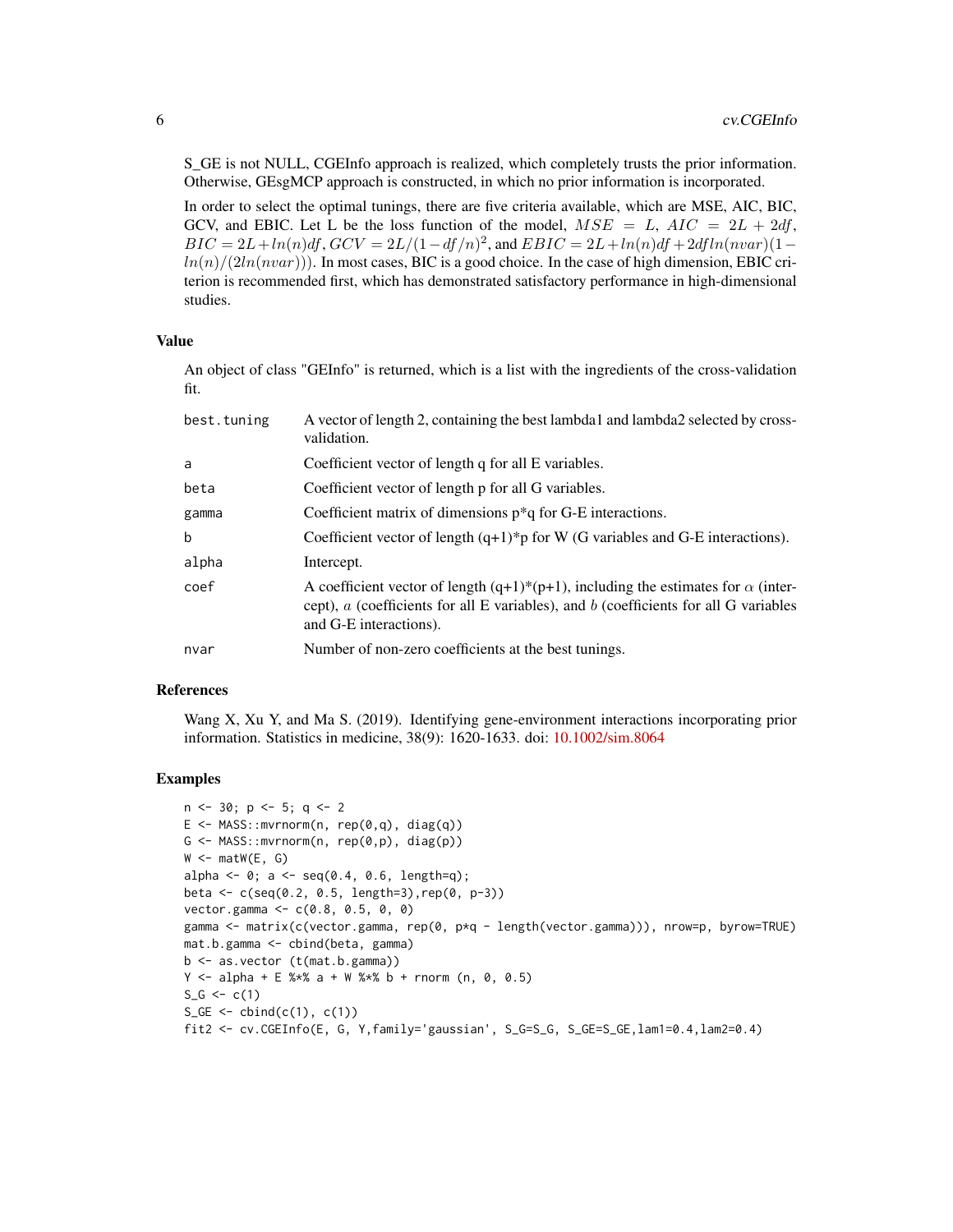<span id="page-6-0"></span>Does k-fold cross-validation for GEInfo approach, which adaptively accommodates the quality of the prior information and automatically detects the false information. Tuning parameters are chosen based on a user given criterion.

#### Usage

```
cv.GEInfo(
 E,
  G,
  Y,
  family,
  S_G,
  S_GE,
 nfolds = 3,
  xi = 6,
 epsilon = 0,
 max.it = 500,thresh = 0.001,
  criterion = "BIC",
  Type_Y = NULL,kappa1 = NULL,kappa2 = NULL,
  lam1 = NULL,lam2 = NULL,tau = c(0, 0.25, 0.5, 0.75, 1)
)
```

| Е      | Observed matrix of E variables, of dimensions n x q.                                                                                                                                                                                                          |
|--------|---------------------------------------------------------------------------------------------------------------------------------------------------------------------------------------------------------------------------------------------------------------|
| G      | Observed matrix of G variables, of dimensions n x p.                                                                                                                                                                                                          |
| Υ      | Response variable, of length n. Quantitative for family="gaussian", or fam-<br>ily="poisson" (non-negative counts). For family="binomial" should be a factor<br>with two levels.                                                                              |
| family | Model type: one of ("gaussian", "binomial", "poisson").                                                                                                                                                                                                       |
| S G    | A user supplied vector, denoting the subscript of G variables which have prior<br>information.                                                                                                                                                                |
| S GE   | A user supplied matrix, denoting the subscript of GE interactions which have<br>prior information. The first and second columns of S <sub></sub> GE represent the subscript<br>of G variable and the subscript of E variable, respectively. For example, S_GE |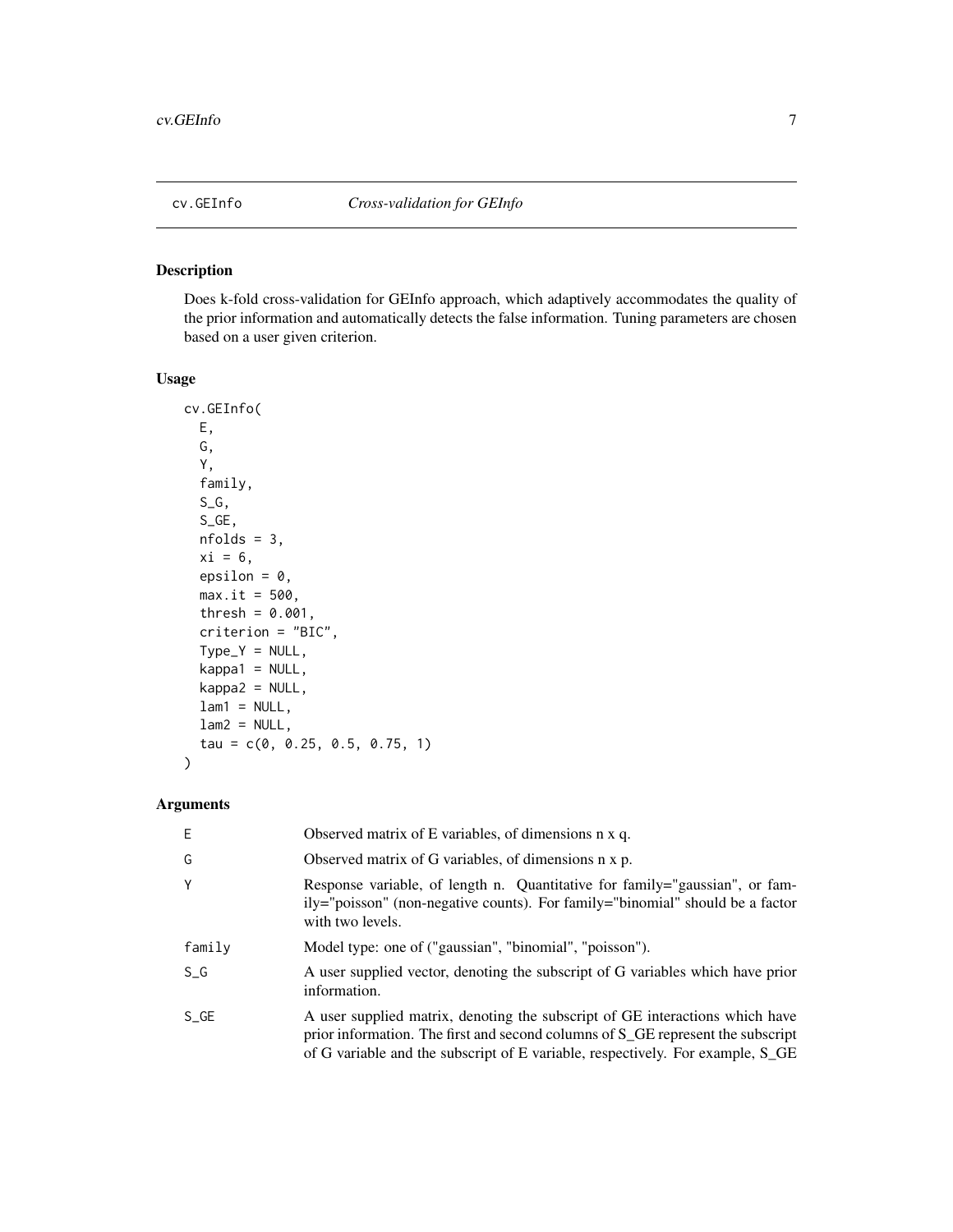|           | = matrix( $c(1, 2)$ , ncol = 2), which indicates that the 1st G variable and the 2nd<br>E variables have an interaction effect on Y.                                                                                                                                                                                                                                                                                                                        |
|-----------|-------------------------------------------------------------------------------------------------------------------------------------------------------------------------------------------------------------------------------------------------------------------------------------------------------------------------------------------------------------------------------------------------------------------------------------------------------------|
| nfolds    | Number of folds. Default is 3. Although nfolds can be as large as the sample<br>size n (leave-one-out CV), it is not recommended for large datasets. Smallest<br>value allowable is nfolds=3                                                                                                                                                                                                                                                                |
| хi        | Tuning parameter of MCP penalty. Default is 6.                                                                                                                                                                                                                                                                                                                                                                                                              |
| epsilon   | Tuning parameter of Ridge penalty which shrinks on the coefficients having<br>prior information. Default is 0.                                                                                                                                                                                                                                                                                                                                              |
| max.it    | Maximum number of iterations (total across entire path). Default is 500.                                                                                                                                                                                                                                                                                                                                                                                    |
| thresh    | Convergence threshold for group coordinate descent algorithm. The algorithm<br>iterates until the change for each coefficient is less than thresh. Default is 1e-3.                                                                                                                                                                                                                                                                                         |
| criterion | Criterion used for tuning selection via cross-validation. Currently five options:<br>MSE, AIC, BIC, EBIC, GCV. Default is BIC. See Details.                                                                                                                                                                                                                                                                                                                 |
| Type_Y    | A vector of Type_Y prior information, having the same length with Y. Default is<br>NULL. For family="gaussian", Type_Y is continuous. For family="binomial",<br>Type_Y is binary. For family="poisson", Type_Y is count. If users supply a<br>Type_Y prior information, this function will use it to estimate a GEInfo model.<br>If Type_Y=NULL, the function will incorporate the prior information included<br>in S_G and S_GE to realize a GEInfo model. |
| kappa1    | A user supplied kappa1 sequence. Default is kappa1=NULL. Typical usage is<br>to have the program compute its own kappa1 sequence. Supplying a value of<br>kappa1 overrides this. See Details.                                                                                                                                                                                                                                                               |
| kappa2    | A user supplied kappa2 sequence. Default is kappa2=NULL. Typical usage is<br>to have the program compute its own kappa2 sequence. Supplying a value of<br>kappa2 overrides this. See Details.                                                                                                                                                                                                                                                               |
| lam1      | A user supplied lambda1 sequence. Default is lam1=NULL. Typical usage is<br>to have the program compute its own lambda1 sequence. Supplying a value of<br>lam1 overrides this. See Details.                                                                                                                                                                                                                                                                 |
| lam2      | A user supplied lambda2 sequence. Default is lam2=NULL. Typical usage is<br>to have the program compute its own lambda1 sequence. Supplying a value of<br>lam2 overrides this. See Details.                                                                                                                                                                                                                                                                 |
| tau       | A user supplied tau sequence ranging from 0 to 1. Default is tau = $c$ (0, 0.25, 0.5, 0.75, 1).<br>See Details.                                                                                                                                                                                                                                                                                                                                             |

#### Details

The function contains five tuning parameters, namely kappa1, kappa2, lambda1, lambda2, and tau. kappa1 and kappa2 are used to estimate model and select variables. lambda1 and lambda2 are used to calculate the prior-predicted response based on S\_G and S\_GE. tau is used for balancing between the observed response Y and the prior-predicted response. When  $tau=0$  and  $tau=1$ , this function realizes cross-validation for GEsgMCP and CGEInfo approaches, respectively.

In order to select the optimal tuning combination, there are five criteria available, which are MSE, AIC, BIC, GCV, and EBIC. Let L be the loss function of the model,  $MSE = L$ ,  $AIC = 2L + 2df$ ,  $BIC = 2L + ln(n)df$ ,  $GCV = 2L/(1 - df/n)^2$ , and  $EBIC = 2L + ln(n)df + 2dfln(nvar)(1 -$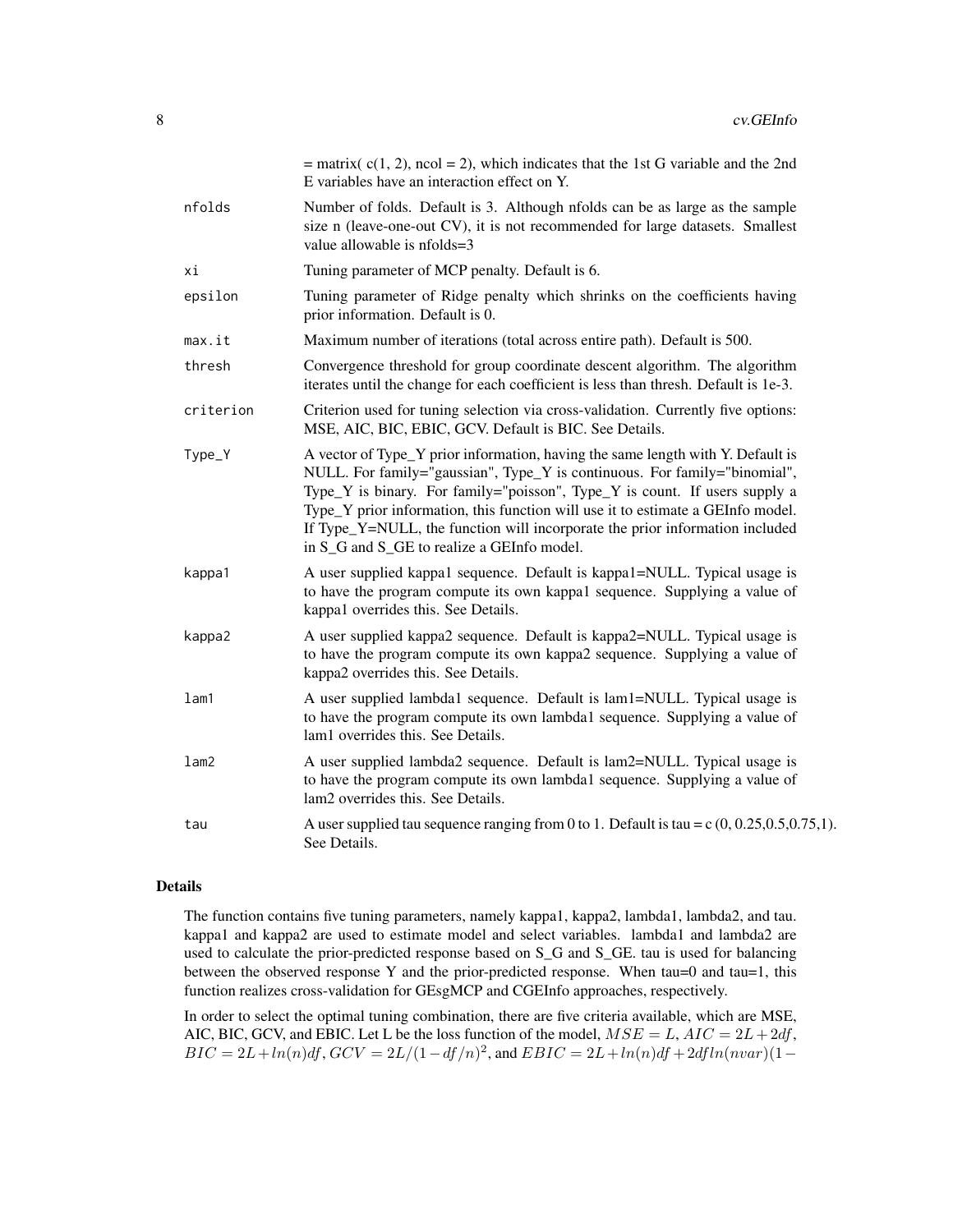#### cv.GEInfo 9

 $ln(n)/(2ln(nvar))$ . In most cases, BIC is a good choice. In the case of high dimension, EBIC criterion is recommended first, which has demonstrated satisfactory performance in high-dimensional studies.

#### Value

An object of class "GEInfo" is returned, which is a list with the ingredients of the cross-validation fit.

| coef.all.tau | A matrix of coefficients, of dimensions $(p+1)(q+1)$ x length(tau).                                                                                                                                           |
|--------------|---------------------------------------------------------------------------------------------------------------------------------------------------------------------------------------------------------------|
| best.tuning  | A list containing the optimal tau, kappa1, and kappa2.                                                                                                                                                        |
| a            | Coefficient vector of length q for E variables.                                                                                                                                                               |
| beta         | Coefficient vector of length p for E variables.                                                                                                                                                               |
| gamma        | Coefficient matrix of dimensions $p * q$ for G-E interactions.                                                                                                                                                |
| b            | Coefficient vector of length $(q+1)p$ for W (G variables and G-E interactions).                                                                                                                               |
| alpha        | Intercept.                                                                                                                                                                                                    |
| coef         | A coefficient vector of length (q+1)(p+1), including the estimates for $\alpha$ (inter-<br>cept), $a$ (coefficients for all E variables), and $b$ (coefficients for all G variables<br>and G-E interactions). |
| nvar         | Number of non-zero coefficients at the best tunings.                                                                                                                                                          |
|              |                                                                                                                                                                                                               |

#### References

Wang X, Xu Y, and Ma S. (2019). Identifying gene-environment interactions incorporating prior information. Statistics in medicine, 38(9): 1620-1633. doi: [10.1002/sim.8064](https://doi.org/10.1002/sim.8064)

```
n \le -30; p \le -4; q \le -2E <- MASS::mvrnorm(n, rep(0,q), diag(q))
G \leftarrow MASS::mvrnorm(n, rep(0,p), diag(p))W \leftarrow \text{matW}(E, G)alpha <- 0; a <- seq(0.4, 0.6, length=q);beta <- c(seq(0.2, 0.5, length=2), rep(0, p-2))
vector.gamma <- c(0.8, 0.9, 0, 0)
gamma <- matrix(c(vector.gamma, rep(0, p*q - length(vector.gamma))), nrow=p, byrow=TRUE)
mat.b.gamma <- cbind(beta, gamma)
b <- as.vector(t(mat.b.gamma))
Y \le - alpha + E %*% a + W %*% b + rnorm (n, 0, 0.5)
S_G \leftarrow c(1)S_GE \leftarrow \text{cbind}(c(1), c(1))fit4 <- cv.GEInfo(E, G, Y, family='gaussian', S_G=S_G,
 S_GE=S_GE,lam1=0.4,lam2=0.4,kappa1 = 0.4,kappa2=0.4,tau=0.5)
```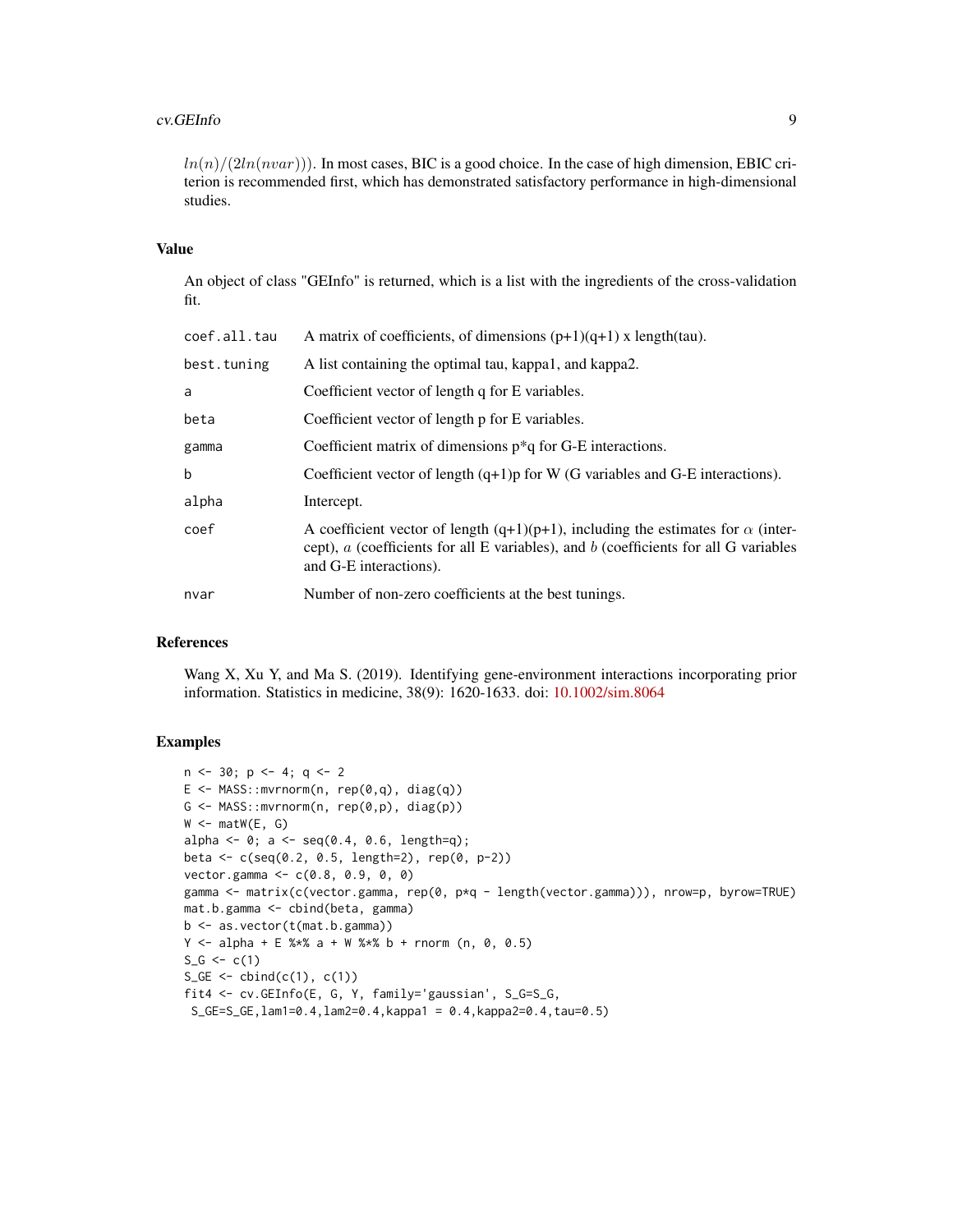<span id="page-9-0"></span>Realize to estimate the GEInfo approach at fixed tunings. It is available for Linear, Logistic, and Poisson regressions.

# Usage

GEInfo( E, G, Y, family, S\_G, S\_GE, kappa1, kappa2, lam1, lam2, tau,  $xi = 6$ , epsilon =  $0$ ,  $max.it = 500,$ thresh =  $0.001$ ,  $Type_Y = NULL$ )

| Е      | Observed matrix of E variables, of dimensions n x q.                                                                                                                                                                                                                                                                                                                                                  |
|--------|-------------------------------------------------------------------------------------------------------------------------------------------------------------------------------------------------------------------------------------------------------------------------------------------------------------------------------------------------------------------------------------------------------|
| G      | Observed matrix of G variables, of dimensions n x p.                                                                                                                                                                                                                                                                                                                                                  |
| Υ      | Response variable, of length n. Quantitative for family="gaussian", or fam-<br>ily="poisson" (non-negative counts). For family="binomial" should be a factor<br>with two levels.                                                                                                                                                                                                                      |
| family | Model type: one of ("gaussian", "binomial", "poisson").                                                                                                                                                                                                                                                                                                                                               |
| S G    | A user supplied vector, denoting the subscript of G variables which have prior<br>information.                                                                                                                                                                                                                                                                                                        |
| $S_GE$ | A user supplied matrix, denoting the subscript of G-E interactions which have<br>prior information. The first and second columns of S <sub></sub> GE represent the subscript<br>of G variable and the subscript of E variable, respectively. For example, S_GE<br>= matrix( $c(1, 2)$ , ncol = 2), which indicates that the 1st G variable and the 2nd<br>E variable have an interaction effect on Y. |
| kappa1 | A user supplied kappa1.                                                                                                                                                                                                                                                                                                                                                                               |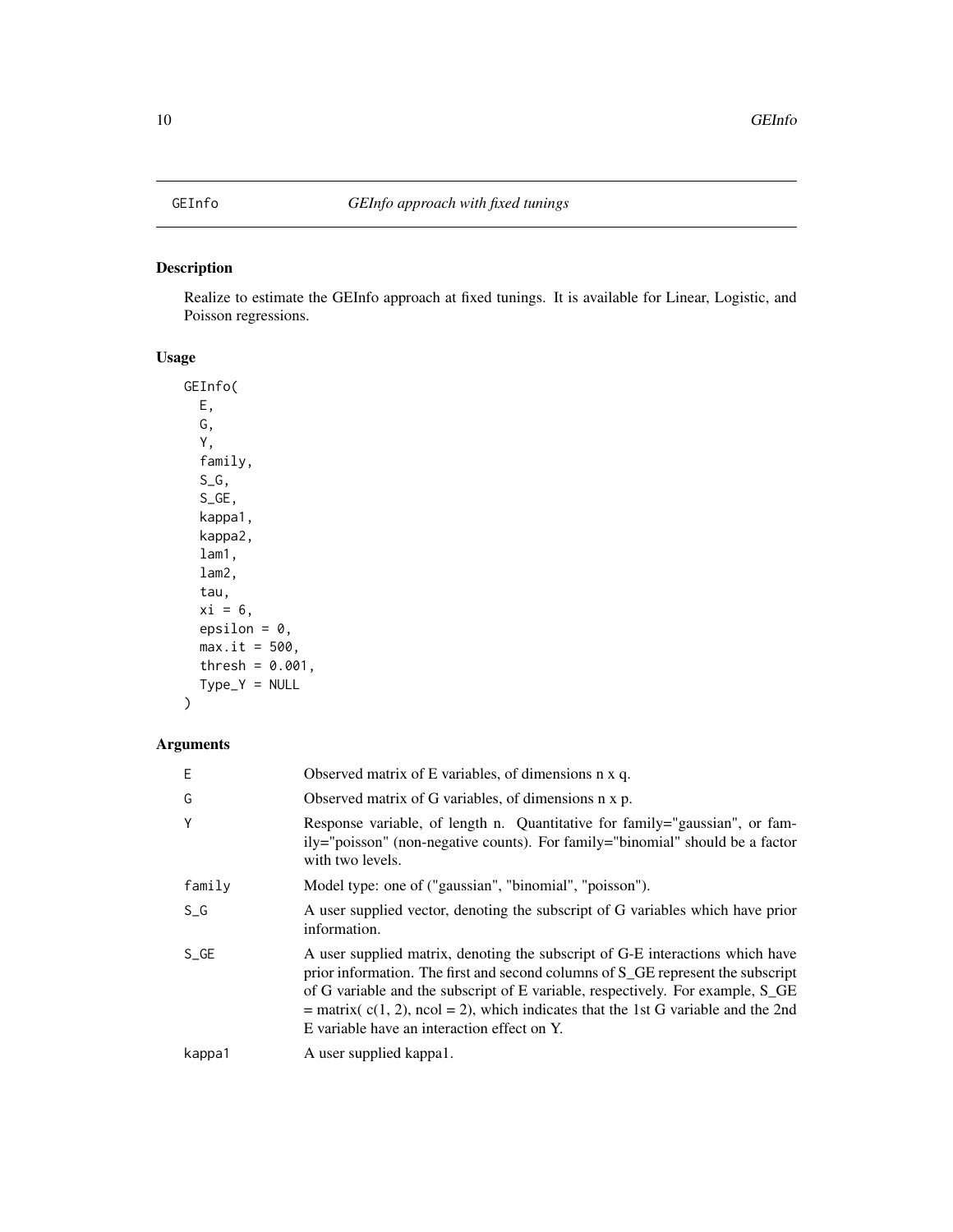#### GEInfo 11

| kappa2  | A user supplied kappa2.                                                                                                                                                                                                                                                                                                                                                                                                                                          |
|---------|------------------------------------------------------------------------------------------------------------------------------------------------------------------------------------------------------------------------------------------------------------------------------------------------------------------------------------------------------------------------------------------------------------------------------------------------------------------|
| lam1    | A user supplied lambda1.                                                                                                                                                                                                                                                                                                                                                                                                                                         |
| lam2    | A user supplied lambda2.                                                                                                                                                                                                                                                                                                                                                                                                                                         |
| tau     | A user supplied tau.                                                                                                                                                                                                                                                                                                                                                                                                                                             |
| хi      | Tuning parameter of MCP penalty. Default is 6.                                                                                                                                                                                                                                                                                                                                                                                                                   |
| epsilon | Tuning parameter of Ridge penalty which shrinks on the coefficients having<br>prior information. Default is 0.                                                                                                                                                                                                                                                                                                                                                   |
| max.it  | Maximum number of iterations (total across entire path). Default is 500.                                                                                                                                                                                                                                                                                                                                                                                         |
| thresh  | Convergence threshold for group coordinate descent algorithm. The algorithm<br>iterates until the change for each coefficient is less than thresh. Default is 1e-3.                                                                                                                                                                                                                                                                                              |
| Type_Y  | A vector of Type_Y prior information, having the same length with Y. Default is<br>NULL. For family="gaussian", Type_Y is continuous. For family="binomial",<br>Type_Y is binary. For family="poisson", Type_Y is a count vector. If users<br>supply a Type_Y prior information, the function will use it to estimate a GE-<br>Info model. If Type_Y=NULL, the function will incorporate the Type_S prior<br>information S_G and S_GE to realize a GEInfo model. |

#### Details

The function contains five tuning parameters, namely kappa1, kappa2, lambda1, lambda2, and tau. kappa1 and kappa2 are used to estimate model and select variables. lambda1 and lambda2 are used to calculate the prior-predicted response based on S\_G and S\_GE. tau is used for balancing between the observed response Y and the prior-predicted response.

### Value

An object of class "GEInfo" is returned, which is a list with the ingredients of the cross-validation fit.

| a     | Coefficient vector of length q for E variables.                                                                                                                                                                   |
|-------|-------------------------------------------------------------------------------------------------------------------------------------------------------------------------------------------------------------------|
| b     | Coefficient vector of length $(q+1)p$ for W (G variables and G-E interactions).                                                                                                                                   |
| beta  | Coefficient vector of length p for G variables.                                                                                                                                                                   |
| gamma | Coefficient matrix of dimensions $p^*q$ for G-E interactions.                                                                                                                                                     |
| alpha | Intercept.                                                                                                                                                                                                        |
| coef  | A coefficient vector of length $(q+1)*(p+1)$ , including the estimates for $\alpha$ (inter-<br>cept), $a$ (coefficients for all E variables), and $b$ (coefficients for all G variables<br>and G-E interactions). |

# References

Wang X, Xu Y, and Ma S. (2019). Identifying gene-environment interactions incorporating prior information. Statistics in medicine, 38(9): 1620-1633. doi: [10.1002/sim.8064](https://doi.org/10.1002/sim.8064)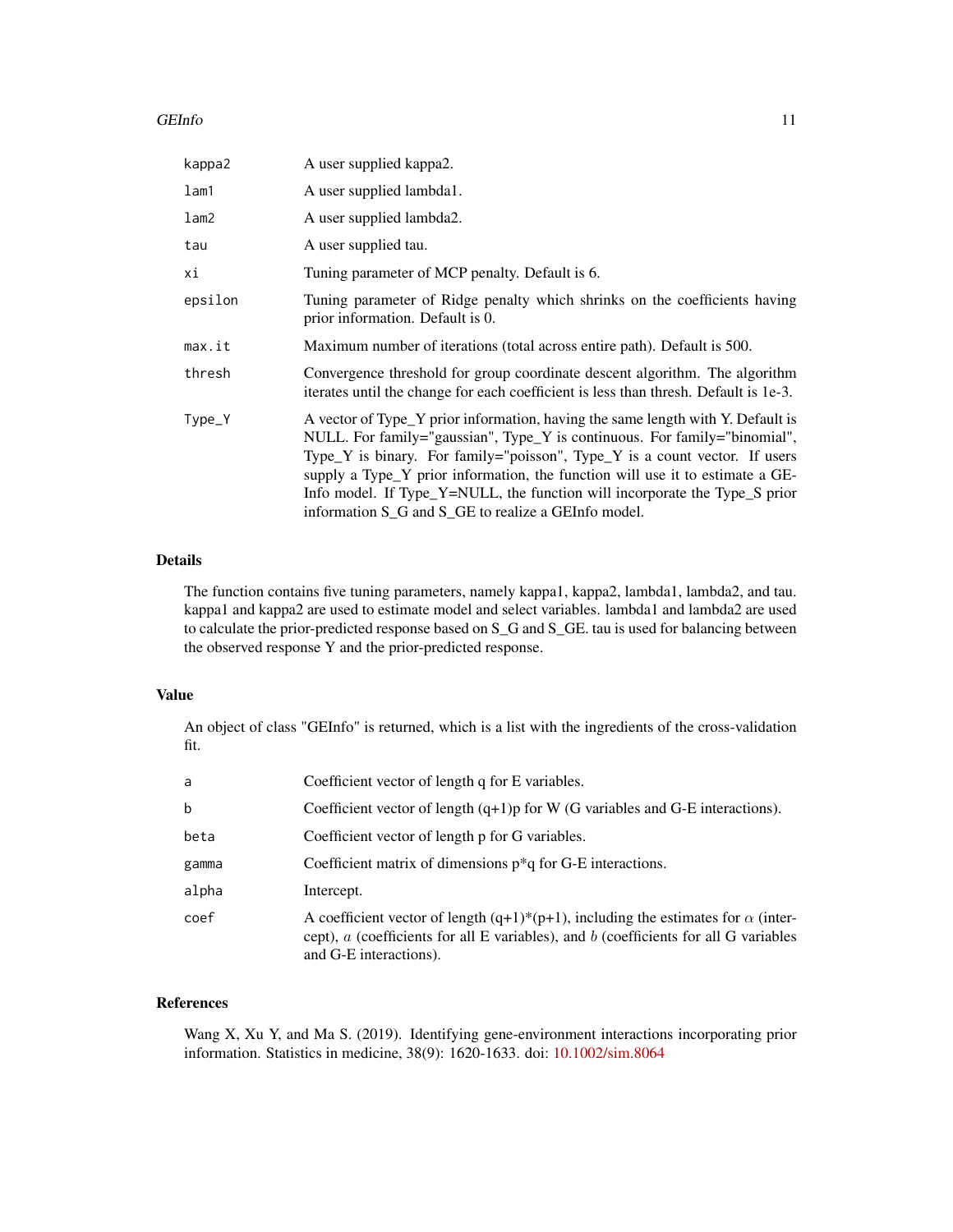#### Examples

```
n \le -30; p \le -4; q \le -2E \le - MASS:: mvrnorm(n, rep(0,q), diag(q))
G \leftarrow \text{MASS}: \text{mvrnorm}(n, \text{rep}(\emptyset, p), \text{diag}(p))W < - matW(E, G)
alpha <- 0; a <- seq(0.4, 0.6, length=q);beta <- c(seq(0.2, 0.5, length=2), rep(0, p-2))
vector.gamma <- c(0.8, 0.9, 0, 0)
gamma <- matrix(c(vector.gamma, rep(0, p*q - length(vector.gamma))), nrow=p, byrow=TRUE)
mat.b.gamma <- cbind(beta, gamma)
b <- as.vector(t(mat.b.gamma)) # coefficients of G and GE
Y \le alpha + E %*% a + W %*% b + rnorm (n, 0, 0.5)
S_G \leftarrow c(1)S_GE \leftarrow \text{cbind}(c(1), c(1))fit3 <- GEInfo(E, G, Y, family='gaussian', S_G=S_G,
S_GE=S_GE, kappa1 = 0.2, kappa2=0.2, lam1=0.2, lam2=0.2, tau=0.5)
```
matW *Calculate matrix W*

#### Description

Calculate observed matrix W for all G variables and G-E interactions. Denote Wj as the n  $x(q+1)$ sub-matrix of W corresponding the jth G variable. The first column of  $Wj$  is the observation vector of the jth G variable, and the rest q columns of Wj are observations of G-E interactions.

#### Usage

matW(E, G)

#### Arguments

| E | Observed matrix of E variables, of dimension n x q.  |
|---|------------------------------------------------------|
| G | Observed matrix of G variables, of dimensions n x p. |

### Value

A matrix of dimension  $n \times [p(q+1)].$ 

```
n \le -30; q \le -3; p \le -5;
E \le - MASS:: mvrnorm (n, rep (0, q), diag (q))
G \leftarrow MASS:: mvrnorm (n, rep (0, p), diag (p))
W \leftarrow \text{matW} (E, G)
```
<span id="page-11-0"></span>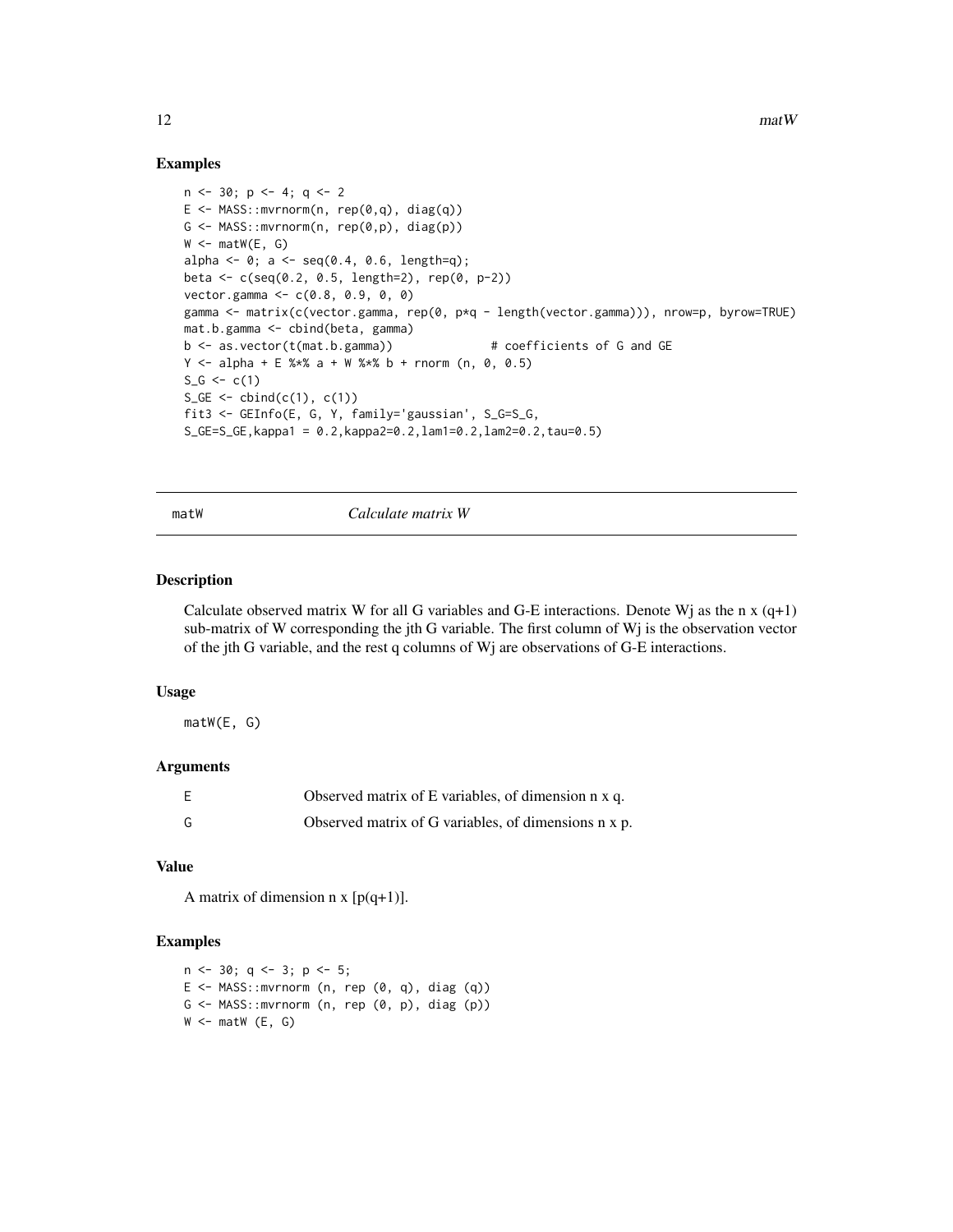<span id="page-12-0"></span>

Plot the heatmap for all E variables, identified G variables, and their G-E interactions from a fitted (GEInfo) model.

#### Usage

```
## S3 method for class 'GEInfo'
plot(x, \text{Game} = NULL, \text{Ename} = NULL, ...)
```
#### Arguments

| $\mathsf{X}$            | A fitted "GEInfo" model object for which prediction is desired. |
|-------------------------|-----------------------------------------------------------------|
| Gname                   | Names of all G variables. Default is NULL.                      |
| Ename                   | Names of all E variables. Default is NULL.                      |
| $\cdot$ $\cdot$ $\cdot$ | Other parameters.                                               |
|                         |                                                                 |

# Value

A Heatmap.

| plot.PubMed |
|-------------|
|-------------|

#### Description

Visualize the prior counts for G variables and G-E interactions. It reports a bar chart for the top 40 G variables by prior count and a boxplot of prior counts for all G variables. For each E variables, it draws a bar chart for the corresponding top 20 G-E interactions by prior count.

### Usage

## S3 method for class 'PubMed'  $plot(x, G.count = NULL, GE.count = NULL, ...)$ 

| x        | A 'PubMed' object for which visualization is desired.                                                      |
|----------|------------------------------------------------------------------------------------------------------------|
| G.count  | A numeric vector of length p, including prior counts for all G variables. Default<br>is NULL.              |
| GE.count | A numeric matrix of dimensions $p^*q$ , including prior counts for G-E interac-<br>tions. Default is NULL. |
| .        | Other parameters.                                                                                          |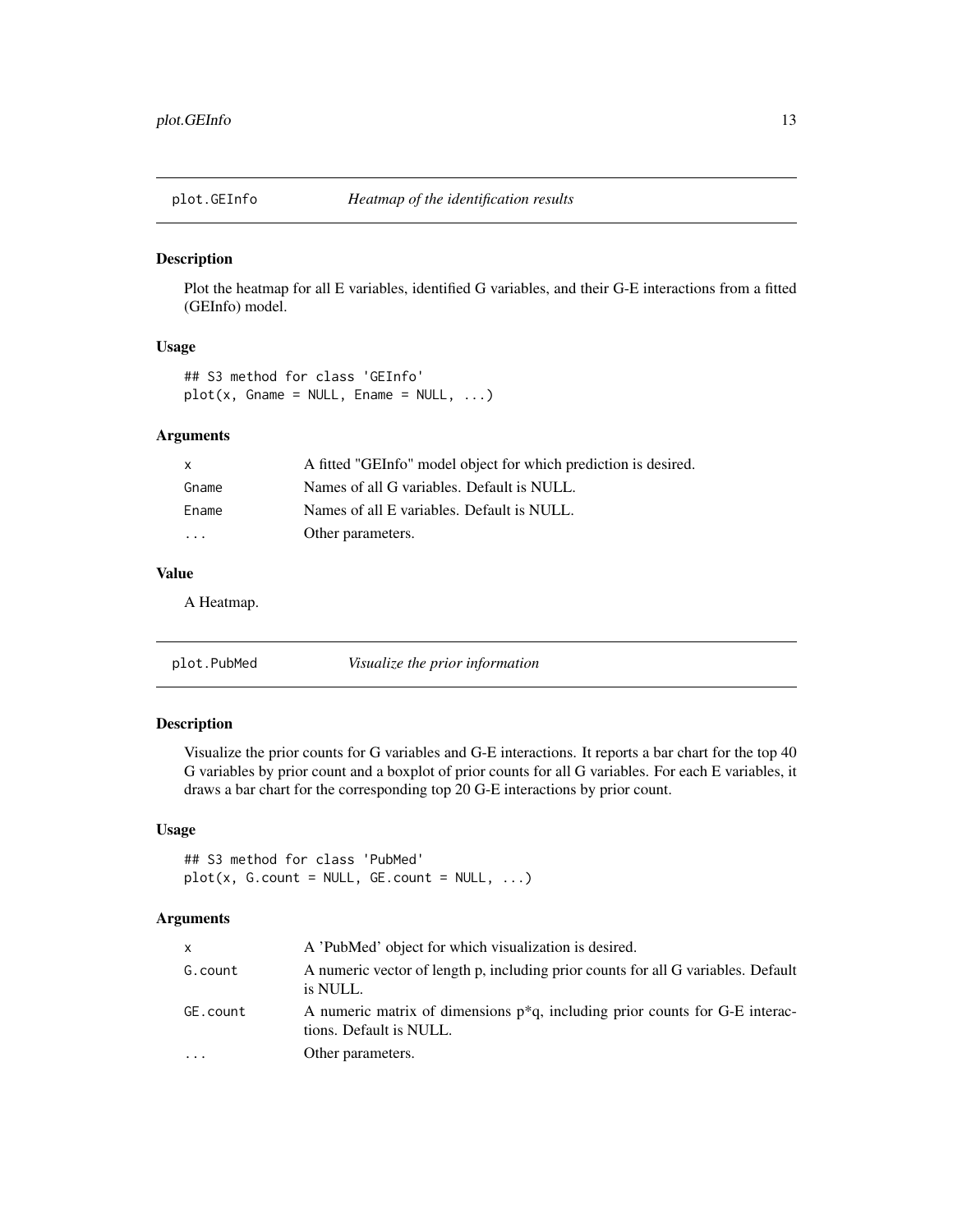#### <span id="page-13-0"></span>Value

The output includes bar chart for top G variables and G-E interactions by prior counts, and boxplot of prior counts for all G variables.

predict.GEInfo *Make Predictions for a fitted model*

#### Description

Output predicted response values for new observations.

#### Usage

## S3 method for class 'GEInfo' predict(object, Enew, Gnew, family, ...)

# Arguments

| object   | A fitted "GEInfo" model object for which prediction is desired.                          |
|----------|------------------------------------------------------------------------------------------|
| Enew     | Matrix of dimensions $n_t$ estxq for E variables at which predictions are to be<br>made. |
| Gnew     | Matrix of dimensions $n_t$ estxpfor G variables at which predictions are to be<br>made.  |
| family   | Model type: one of ("gaussian", "binomial", "poisson").                                  |
| $\cdots$ | Other arguments.                                                                         |

#### Value

Return a vector of length  $n_t est$ , representing the fitted response value. For family= "gaussian", the fitted values are returned; for family = "binary", the fitted probabilities are returned; for family = "poisson", the fitted means are returned.

PubMed.search *Search prior counts for G variables and G-E interactions*

# Description

Provide an available tool for mining prior counts for G variables and G-E interactions from PubMed database.

#### Usage

PubMed.search(Yname, Gname, Ename, Gnamefile)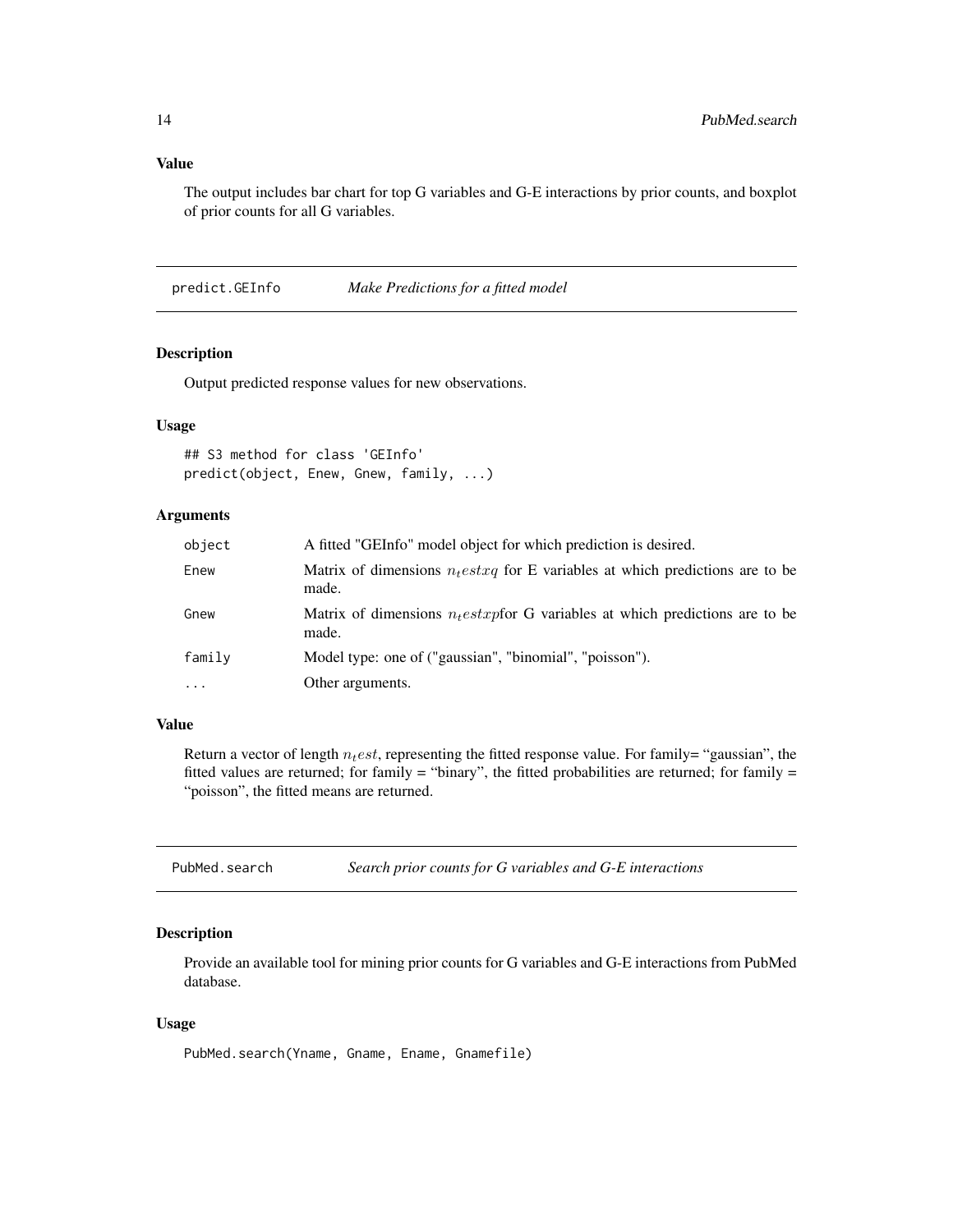#### <span id="page-14-0"></span> $TypeS$  15

# Arguments

| Yname     | A user supplied character including disease name such as "breast".                                                                                                                                                                   |
|-----------|--------------------------------------------------------------------------------------------------------------------------------------------------------------------------------------------------------------------------------------|
| Gname     | A user supplied character vector including all G variable names.                                                                                                                                                                     |
| Ename     | A user supplied character vector including all E variable names.                                                                                                                                                                     |
| Gnamefile | A newline-delimited text file uploaded by users that contains all the G variable<br>names to be searched. Each row represents a G variable name. It provides<br>another way to input G variable names besides from argument "Gname". |

# Value

Return the searched frequencies.

| G.count  | A numeric vector, presenting the prior counts for all searched G variables.                                                                                              |
|----------|--------------------------------------------------------------------------------------------------------------------------------------------------------------------------|
| GE.count | A numeric matrix of dimensions length (Gname) x length (Ename), which presents<br>the prior counts for all G variables (Gname) and E variables (Ename) compar-<br>1SONS. |

# Examples

```
Yname <- c('breast')
Gname <- c('CAMP')
Ename <- c('Age')
res <- PubMed.search(Yname,Gname,Ename)
res
```
# TypeS *Construct Type\_S prior information*

# Description

For G variables and G-E interactions, transform their prior information from counts(frequencies) into a set of significant variables (Type\_S)

# Usage

```
TypeS(
  G.count,
  GE.count,
  eta_G = 0.95,
  eta_GE = 0.95,
  varphi_iG = NULL,
  varphi_GE = NULL
\mathcal{E}
```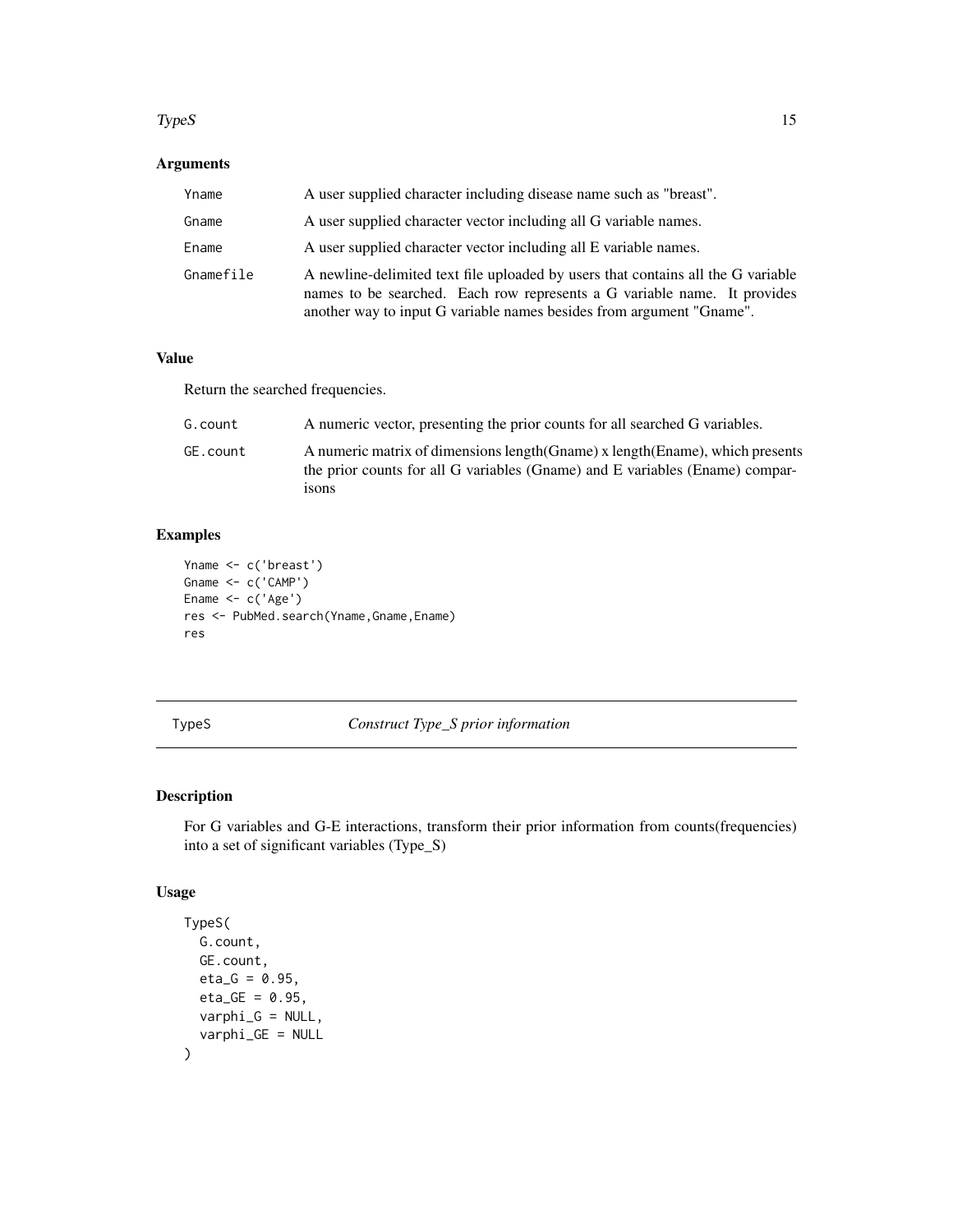# Arguments

| G. count  | A numeric vector, including the prior counts (frequencies) for G variables.                                                                                                                                                                                                                                                                                   |
|-----------|---------------------------------------------------------------------------------------------------------------------------------------------------------------------------------------------------------------------------------------------------------------------------------------------------------------------------------------------------------------|
| GE.count  | A numeric matrix, including the prior counts (frequencies) for G-E interactions.                                                                                                                                                                                                                                                                              |
| $eta_G$   | A probability. The (eta_G)th quantile of G.count is used as a count (frequency)<br>threshold (denoted by varphi_G) for G variables. Default is 0.95.                                                                                                                                                                                                          |
| $eta_GE$  | A probability. The (eta_GE)th quantile of GE.count is used as a data-dependent<br>count (frequency) threshold (denoted by varphi_GE) for G-E interactions. De-<br>fault is 0.95.                                                                                                                                                                              |
| varphi_G  | A user supplied count threshold for G variables. It is used to determine which G<br>variables will be finally included in the Type_S prior information set. Default is<br>NULL. Typical usage is to have the program calculate the (eta_G)th quantile of<br>G.count as the threshold. Supplying a varphi_G value will override this.                          |
| varphi_GE | A user supplied threshold value used for G-E interactions. It is used to deter-<br>mine which G-E interactions will be finally included in the Type_S prior infor-<br>mation set. Default is NULL. Typical usage is to have the program calculate the<br>(eta_GE)th quantile of GE.count as the threshold. Supplying a varphi_GE value<br>will override this. |

# Value

The outputs include the Type\_S prior information sets for G variable and G-E interactions.

| S G  | A numeric vector, denoting the Type_S set for G variables. For j in S_G, the jth<br>G variable is suggested to be associated with the response.                                                  |
|------|--------------------------------------------------------------------------------------------------------------------------------------------------------------------------------------------------|
| S GE | A numeric matrix, denoting the Type_S set for G-E interactions. For $(l,k)$ in<br>S_GE, the lth G variable and the kth E variable is suggested to have an interaction<br>effect on the response. |

```
G.count<-c(100,300)
GE.count<-matrix(c(130,356,8,30,87,2),nrow=2)
TypeS(G.count,GE.count)
```